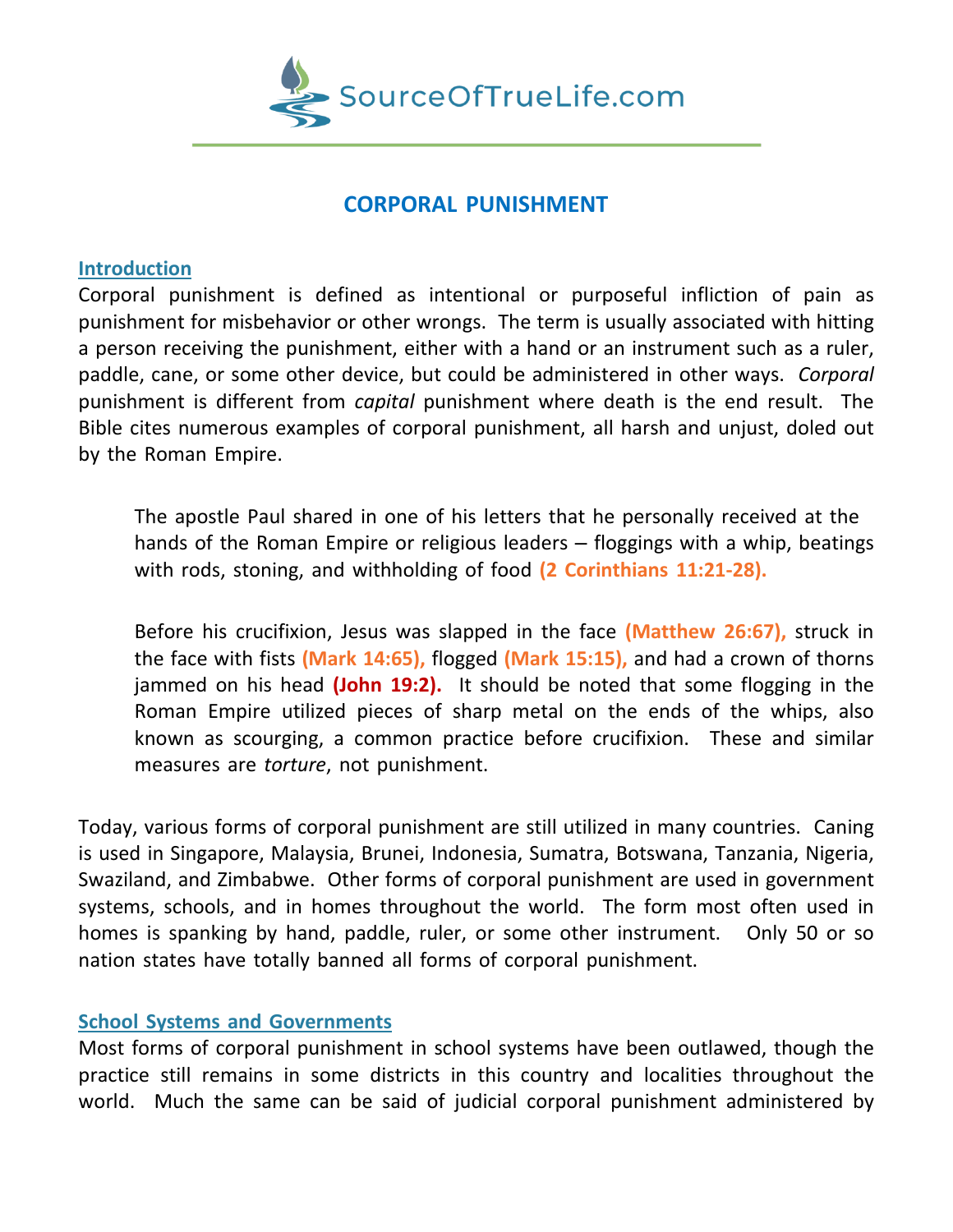governmental bodies, such as prison systems or ordered by a court. In systems that have eliminated the practice, corporal punishment was deemed *physical abuse.*

Followers of Jesus are prompted to submit to the laws of government, including, presumably, corporal punishment. Though he was specifically addressing the issue of paying taxes, Jesus said, "Give back to Caesar what is Caesar's and to God what is God's" **(Mark 12:17).** One can assume that Jesus was validating a place for government authority, yet a higher authority in the realm of faith. Paul gave similar guidance, "Everyone must submit himself to the governing authorities, for there is no authority except that which God has established. The authorities that exist have been established by God. Consequently, he who rebels against the authority is rebelling against what God has instituted, and those who do so will bring judgment on themselves" **(Romans 13:1-2).** See also **1 Peter 2:13-14.**

This lays a heavy burden on politicians and government leaders to get it right. Sometimes (some would say *often*), they do not. Subservience to the government is becoming increasingly challenging as the government looks the other way for crimes that harm society – arson, looting, shoplifting, assault, even more serious crimes. Regardless, unless what we are called to do by governing authorities is sinful or totally out of the will of God, we should submit to their authority, even facing the consequences when we disobey. This biblical guidance seems to be aimed at order in society and good citizenry, something that benefits us all.

#### **In the Home**

Parents throughout history have used corporal punishment in the home, usually spankings of some form. The wisdom of Solomon in the Old Testament promotes it repeatedly:

Whoever spares the rod hates his son, but he who loves him is diligent to discipline him **(Proverbs 13:24).**

Do not withhold discipline from a child; if you strike him with a rod, he will not die. If you strike him with the rod, you will save his soul from Sheol **(Proverbs 23:13-14).**

Folly is bound up in the heart of a child, but the rod of discipline drives it far from him **(Proverbs 22:15).**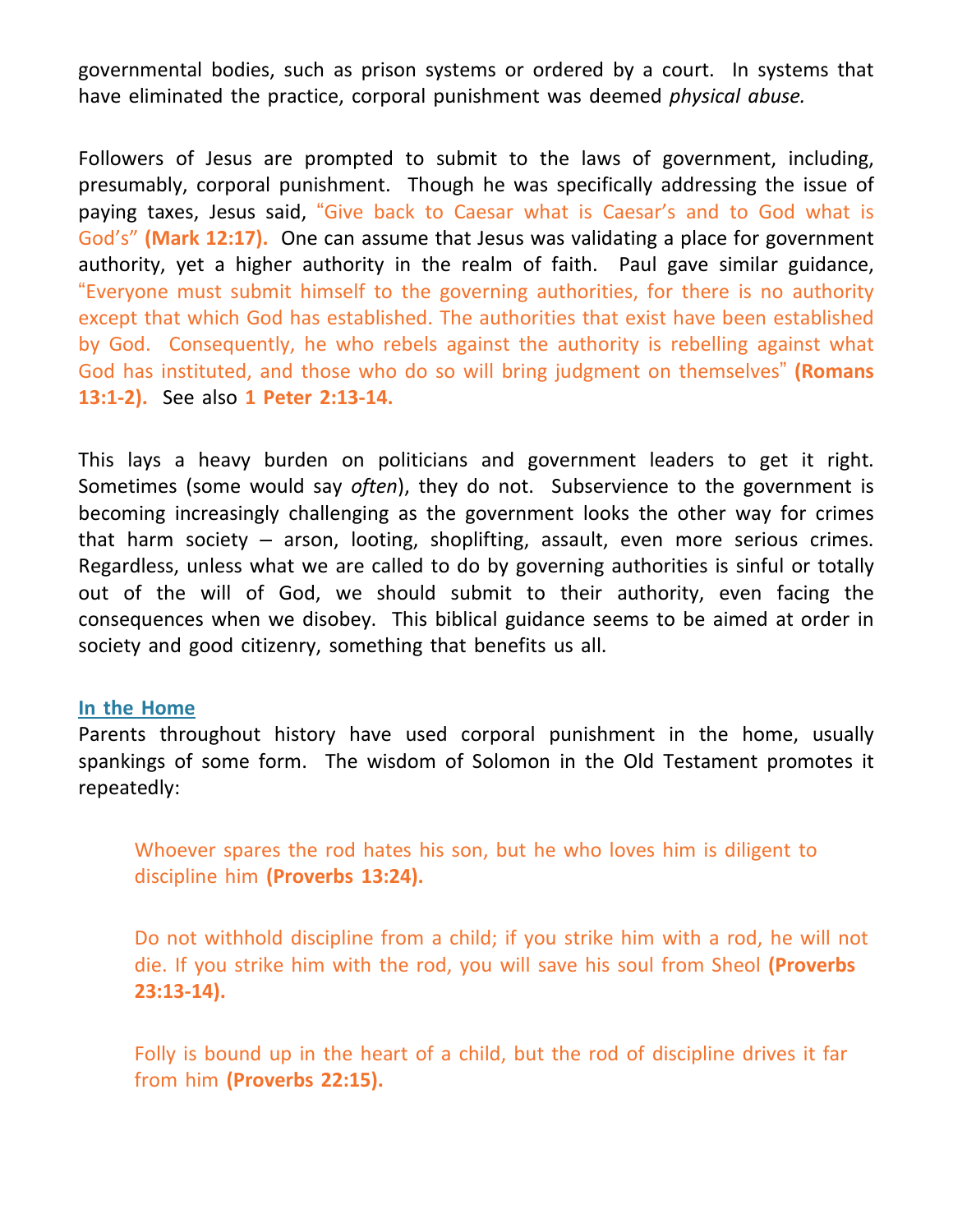The rod and reproof give wisdom, but a child left to himself brings shame to his mother **(Proverbs 29:15).**

New Testament writings also provide guidance on child rearing and discipline, but with less specificity on how:

Fathers, do not provoke your children to anger, but bring them up in the discipline and instruction of the Lord **(Ephesians 6:4).**

For the moment all discipline seems painful rather than pleasant, but later it yields the peaceful fruit of righteousness to those who have been trained by it **(Hebrews 12:11).**

And have you forgotten the exhortation that addresses you as sons? "My son, do not regard lightly the discipline of the Lord, nor be weary when reproved by him." For the Lord disciplines the one he loves and chastises every son whom he receives **(Hebrews 12:5-6).**

He must manage his own household well, with all dignity keeping his children submissive **(1 Timothy 3:4).**

We believe that discipline by parents is an absolute must for children in every home. The love of God needs to be applied for this to happen effectively. Just as God disciplines each of us, His children, in love **(Hebrews 12:6),** we need to lovingly discipline our children. That could happen in a number of ways, including spanking.

#### **Closing Thoughts**

The challenge for parents is disciplining in love. If the discipline is done at the wrong time in the wrong way and applied without love, the discipline is likely to be harsh and possibly abusive. Measured discipline, regardless of the method, is the key. Taking away privileges like Internet, social media, or TV time, when applied in love for the right duration, can be loving and highly effective. Spanking children of the proper age group without abusing them can also be loving and highly effective. We urge parents to consider a possible range of discipline measures for various offenses *before* they occur, then apply them consistently in love.

**\_\_\_\_\_\_\_\_\_\_\_\_\_\_\_\_\_\_\_\_\_\_\_\_\_\_\_\_\_\_\_\_\_\_\_\_\_\_\_\_\_\_\_\_\_\_\_\_\_\_\_\_**